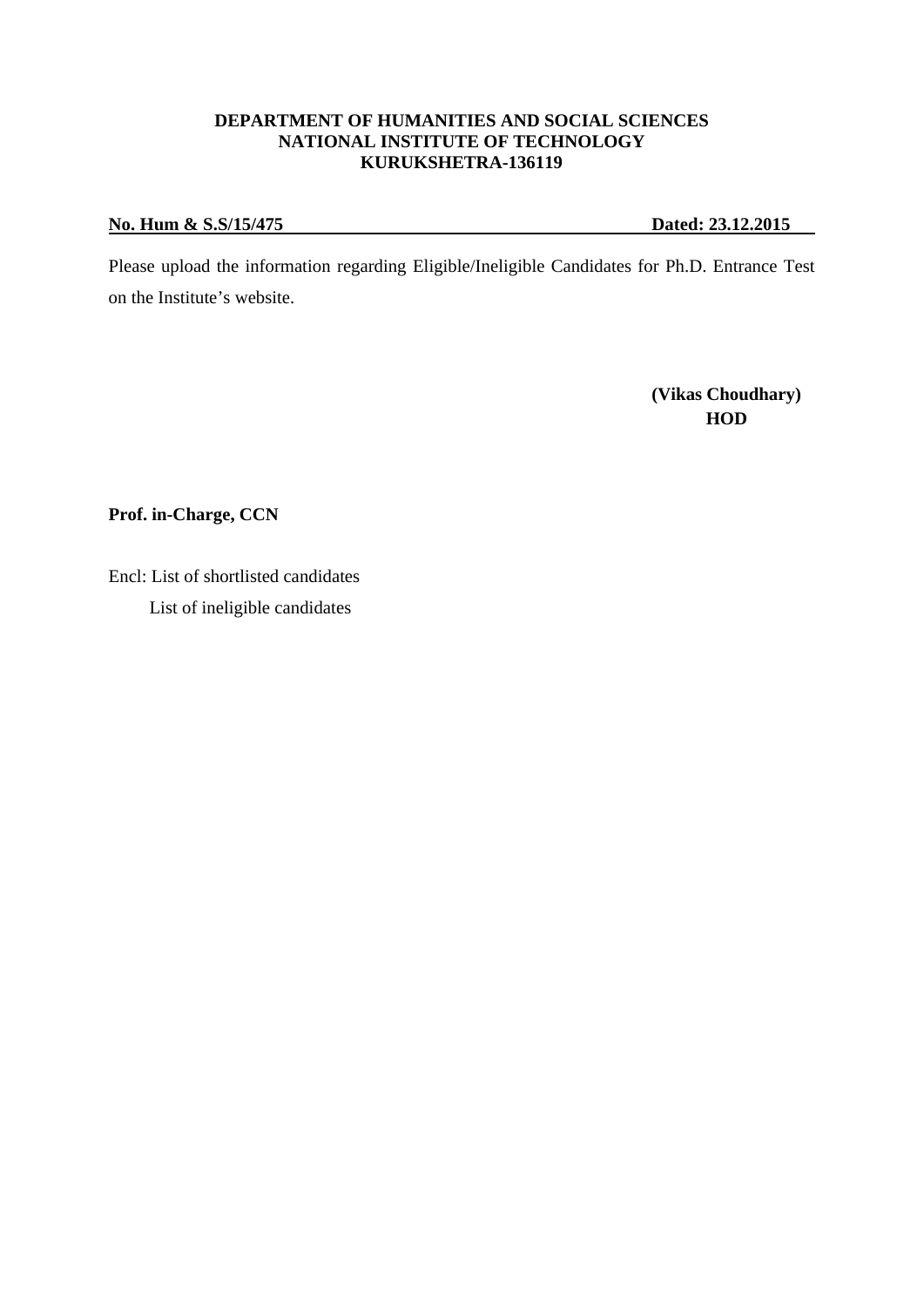# **DEPARTMENT OF HUMANITIES AND SOCIAL SCIENCES NATIONAL INSTITUTE OF TECHNOLOGY KURUKSHETRA-136119**

### **No. Hum & S.S/15/ Dated: 23.12.2015**

| Sr.              | Application | Name            | <b>Father Name</b> | Part Time/       | Subject    | E-mail/Mobile No.          |
|------------------|-------------|-----------------|--------------------|------------------|------------|----------------------------|
| No.              | No.         |                 |                    | <b>Full Time</b> |            |                            |
| 1.               | 543         | Ms. Shitakshi   | Sh. Sube Singh     | Full Time        | English    | chhokarprikshit@gmail.com  |
|                  |             |                 |                    |                  |            | 09050971204                |
| 2.               | 545         | Ms. Priscila    | Sh. Solomon        | <b>Full Time</b> | English    | priscijo29@gmail.com       |
|                  |             |                 |                    |                  |            | 07404377148                |
| $\overline{3}$ . | 546         | Ms. Gurpreet    | Sh. Didar Singh    | Full Time        | Economics  | nagindersingh@livemail.com |
|                  |             | Kaur            |                    |                  |            | 09466518448                |
| $\overline{4}$ . | 548         | Mr. Sunil Kumar | Sh. Lal Singh      | Full Time        | Management | sunilsai71@gmail.com       |
|                  |             |                 |                    |                  |            | 09467333399                |
| 5.               | 550         | Ms. Seema Rani  | Sh. Naib Singh     | Full Time        | Management | seemavbhola@gmail.com      |
|                  |             |                 |                    |                  |            | $vi4249@$ gmail.com        |
|                  |             |                 |                    |                  |            | 09813851300                |
| 6.               | 551         | Ms. Pooja Tyagi | Sh. Anand          | Full Time        | Psychology | pooja18oct1991@gmail.com   |
|                  |             |                 | Bhagwan            |                  |            | p18o1991@gmail.com         |
|                  |             |                 |                    |                  |            | 09896369668                |
| 7.               | 552         | Ms. Soma        | Dr. Gobinda        | Full Time        | English    | somamandal108@gmail.com    |
|                  |             | Mandal          | Chandra            |                  |            | 09002280372                |
|                  |             |                 | Mandal             |                  |            |                            |
| 8.               | 553         | Ms. Sarita Devi | Sh. Yashwant       | <b>Full Time</b> | Economics  | jangrasarita123@gmail.com  |
|                  |             |                 | Singh              |                  |            | 09992901481                |
| 9.               | 559         | Ms. Rachana     | Sh. Sher Singh     | Full Time        | Economics  | jrachna564@gmail.com       |
|                  |             |                 | Jalandhra          |                  |            | 07056714633, 08901014633   |

## **SHORTLISTED CANDIDATES FOR Ph.D. ENTRANCE TEST**

The candidates are required to appear in Ph.D. Entrance Test on January 05, 2016 (Tuesday) at 11.00 AM at in the Department of Humanities & Social Sciences (Room No. A-322). The syllabus for the Ph.D. Entrance Test will be same as per UGC-NET with negative marking (1/4). The test will be of Objective Type and will be of One Hour duration. The interview of the qualified candidates will be held on the same day at 12.30 PM onwards. Finally, the successful candidates will be recommended for registration.

The notification does not make anyone eligible for registration to Ph.D. Program. Final registration will be subject to the suitability of the candidates and slots/supervisors available in the Department. Candidature for the admission to Ph.D. Program can be canceled at any stage if found ineligible as per Ph.D. Ordinance 2015-16 of the Institute.

> **(Vikas Choudhary) HOD**